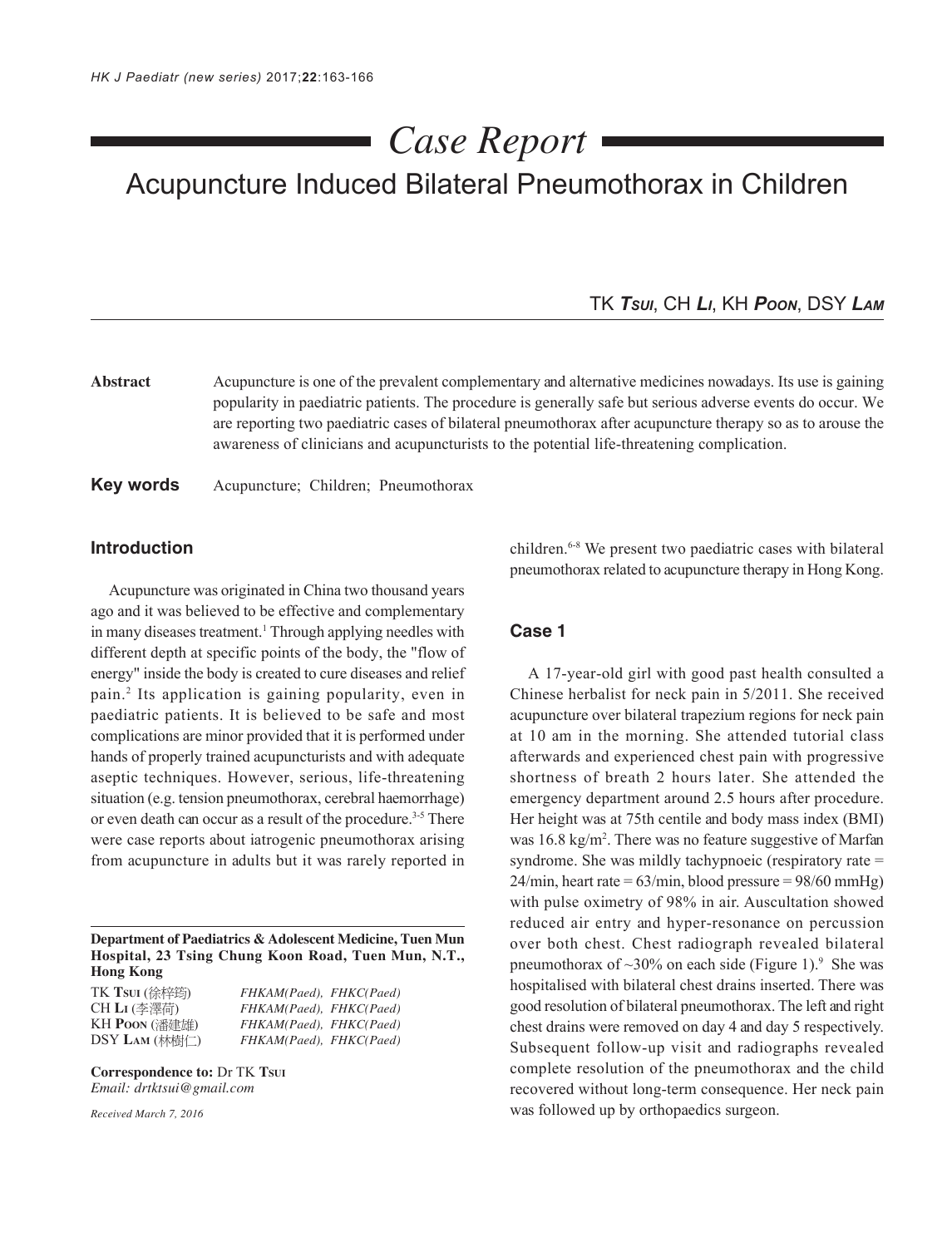#### **Case 2**

A 16-year-old previously healthy boy consulted acupuncturist because of sprained neck with neck pain for 1 month in 7/2010. Three acupuncture needles were applied on both upper thoracic paraspinal regions. He experienced chest discomfort and exertional shortness of breath around 2 hours after the procedure. He did not seek any medical advice at that time as he thought these might be the normal response after the therapy. However, the pain and discomfort were progressive and affected his sleep. He finally attended the emergency department on the next day  $(-22$  hours after the procedure). His height was at 75th centile and BMI was  $20.5 \text{ kg/m}^2$ . There was no feature suggestive of Marfan syndrome. He was not tachypnoeic at rest (respiratory rate  $= 20/\text{min}$ , heart rate  $= 72/\text{min}$ , blood pressure  $= 115/62$  mmHg) and the pulse oximetry was 100% in air. Auscultation showed reduced air entry and hyperresonance on percussion over right chest. Chest radiograph showed right pneumothorax of  $38\%$  (Figure 2)<sup>9</sup> and left apical pneumothorax. Chest tapping was performed over the right chest with 715 ml air aspirated. Serial chest radiographs showed gradual resolution of bilateral pneumothoraxes. No further chest drainage was needed. He was discharged on Day 6 of admission. His neck condition was assessed by orthopaedics surgeon and found mild thoraco-lumbar scoliosis with compensated cervical spine scoliosis. Follow-up and physiotherapy were arranged for him.

# **Discussion**

Acupuncture is considered to be one of the most popular complementary and alternative medicines advocated by many registered medical professionals.<sup>1</sup> Traditional acupuncture is performed by applying fine needles (usually 22-26 gauges) at a depth of 1-2 cm to stimulate the anatomical points of the body in order to generate a "flow of energy".2 Its effectiveness was studied in many medical conditions like chronic pain (e.g. musculoskeletal pain, cancer related pain), nausea and vomiting, headache, allergic rhinitis.<sup>1</sup> Analgesic effect of acupuncture attributed to neurotransmitters, e.g. endorphin, was most widely mentioned in literature. However, the whole mechanism of action may be complex acting both locally and centrally.1,2

Acupuncture is considered safe but can lead to complications of different extents. Local complications



Figure 1 Chest X-ray demonstrated bilateral pneumothorax of case 1 on admission.



Figure 2 Chest X-ray demonstrated bilateral pneumothorax of case 2. Right side was more severe than the left.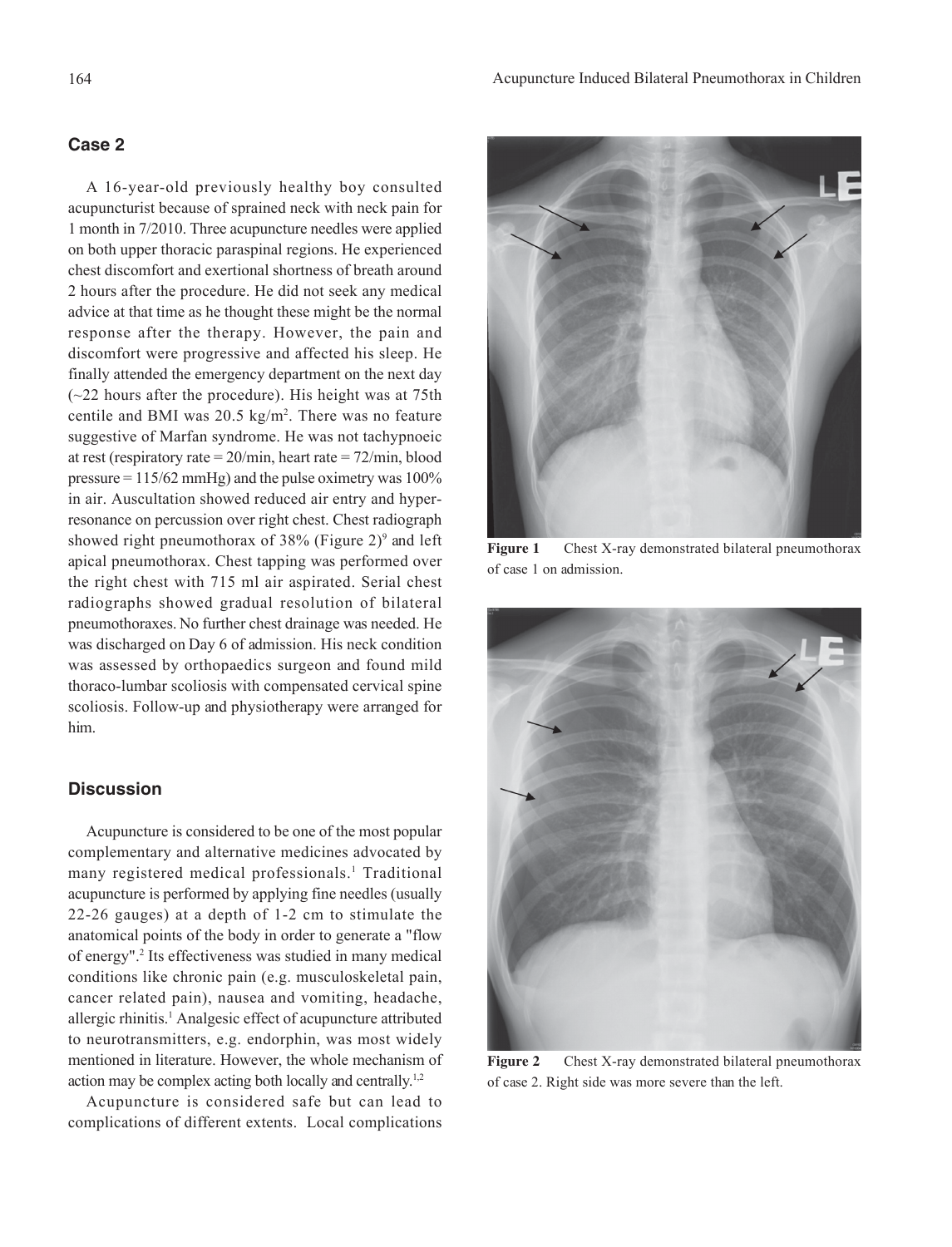include insertion sites pain, bleeding, contact dermatitis, infection and paraesthesia. More serious complications include transmission of infectious disease (e.g. hepatitis, HIV), needle fragments inside body, organ injury, pneumothorax, pneumomediastinum, cardiac tamponade and osteomyelitis.3,4 Zhang et al conducted a systemic review of the Chinese literatures in 2010.<sup>3</sup> A total of 115 articles were included in the review and 479 cases of adverse events after acupuncture were reported. Fourteen patients died. The authors concluded that the most frequent adverse events were pneumothorax, fainting, subarachnoid haemorrhage and infection. The most serious consequences were cardiovascular injuries, subarachnoid haemorrhage (SAH), pneumothorax and cerebral haemorrhage. Adams et al reported similar finding in a systemic review on the safety of paediatric acupuncture.<sup>5</sup> Thirty-seven studies included with twenty-five serious adverse events identified. These included thumb deformity, infection, cardiac rupture, pneumothorax, nerve impairment, SAH, intestinal obstruction, etc. The type of complications would be dependent on the sites, the depth of insertion and the types of needle used. The experience of the acupuncturists and the proper aseptic techniques also contributed to the risk of complications.8

This complication was reported overseas. Wright et al reported a case of bilateral tension pneumothorax in 1991.<sup>6</sup> A 31-year-old woman developed bilateral tension pneumothorax immediately after acupuncture for asthma. She experienced persistent severe pleuritic chest pain during needles insertion. She went to emergency department 3 hours later after procedure. Iwadate et al reported an autopsy case report of bilateral tension pneumothorax in 2003.7 A 72-year-old lady received acupuncture for neck pain. She developed sudden onset of chest pain and breathlessness around 30 minutes after procedure and died 90 minutes after the onset of symptoms.

The mechanism of acupuncture-associated pneumothorax is related to penetrating trauma to the chest wall, injuring the pleural surfaces. Air can enter the pleural space through the leak in either the visceral or parietal pleura. It may arise and is dependent on the sites of insertion, the depth and the types of needle used. Our two patients were previously healthy, without underlying lung disease such as bullae or previous pneumothorax history. Both of them had no clinical sign of Marfan syndrome, which was known to be associated with spontaneous pneumothorax. They suffered from bilateral pneumothoraxes after receiving acupuncture at the upper thoracic regions. The temporal relationship of the symptoms onset made it attributable to the acupuncture. Unfortunately, we were unable to trace the information on the acupuncture needle size and the depth of needle inserted as well as the qualification of the two Acupuncturists. In Hong Kong, the practice of acupuncture is regulated by the Chinese Medicine Ordinance (Cap. 549).10 The Chinese medicine practitioner should obtain the appropriate qualification as approved by the Chinese Medicine Council of Hong Kong. However, the ordinance is quite brief to regulate this area of practice and the procedure of the acupuncture therapy is not specified. It is highly recommended to have proper discussion and formal consents from the patients before the procedure.

Patients with pneumothorax usually present with sudden onset of dyspnoea and pleuritic chest pain. The severity of symptoms is related to the volume of air in the pleural space. Management strategies of pneumothorax depend on the size of air leak and symptoms of patient.<sup>9</sup> Observation alone will be considered if pneumothorax is small (intrapleural distance at the level of hilum  $\leq$  = 2 cm) and patient is asymptomatic. If the size is large or patient is symptomatic (e.g. breathlessness, hypoxia), needle aspiration will be considered. Chest drain will be needed if aspiration alone failed. The occurrence of sudden increase in breathlessness may herald the development of tension pneumothorax, which may lead to further hypoxia, haemodynamic compromise or even cardiac arrest. Our patients with bilateral pneumothorax were managed accordingly. One patient had bilateral chest drains inserted and another patient had chest tapping done. Fortunately, both patients had uneventful full recovery.

#### **Conclusion**

We reported two previously healthy adolescents who suffered from bilateral pneumothorax as a result of having acupuncture at the upper thoracic regions. The temporal relationship of the symptoms onset made it attributable to the acupuncture. All patients should be counselled by the acupuncturists on the potential adverse effects and offered informed consent before the procedure. All acupuncturists and clinicians should be aware of this potential life threatening adverse effect of the procedure and adopt a low threshold for suspicion. Acupuncturists should also note possible higher risk of pneumothorax given the relative small muscle bulk and thin chest wall in children and adolescents. Needle insertion on both sides of the chest may